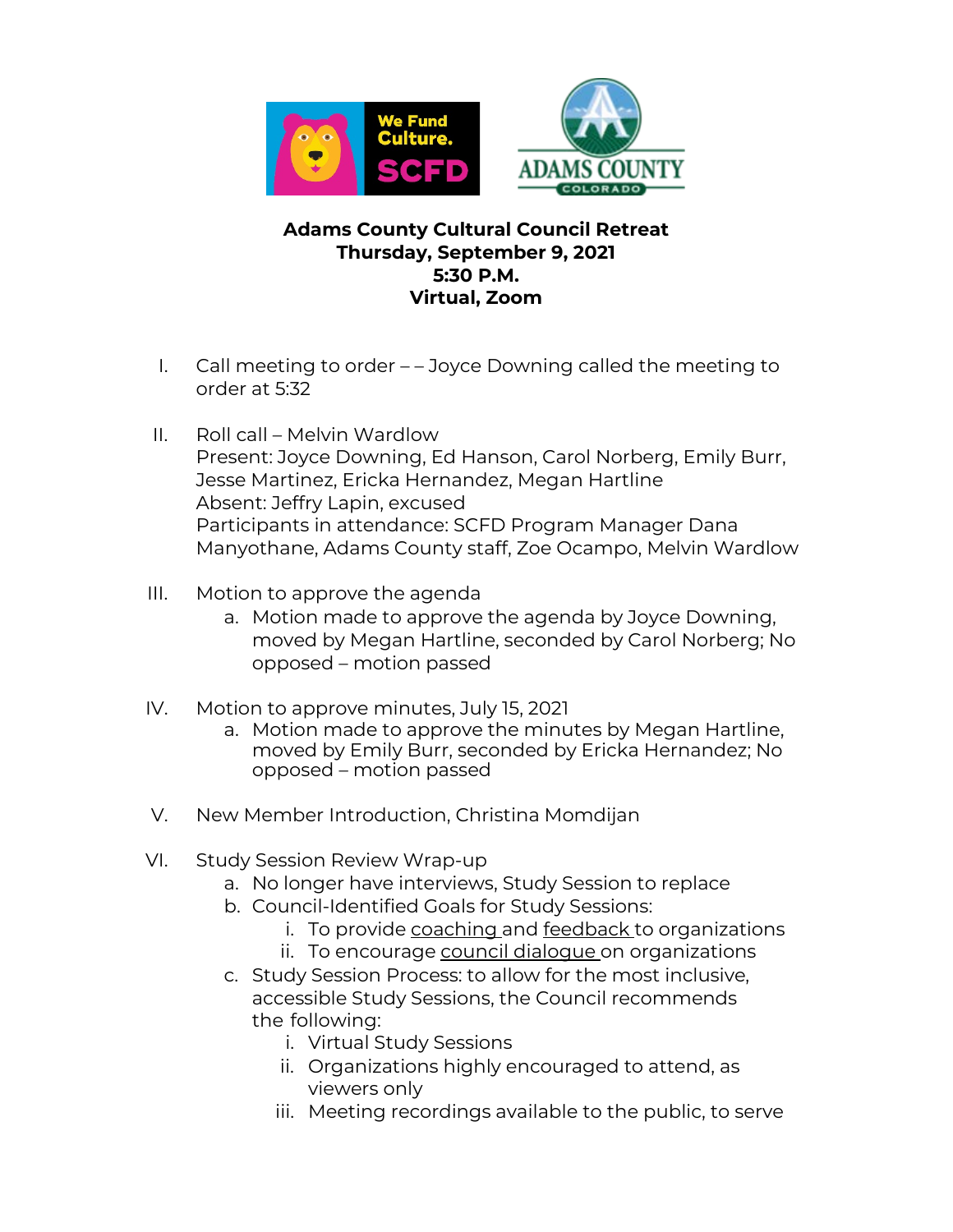as Study Session minutes

- iv. Every organization is discussed, including those applying only for GOS
- v. Every organization is discussed based on a set of conversation / critique points
	- 1. More to discuss on creating conversation / critique points
- vi. No follow-up notes sent to organizations (meeting recording available)
- d. Vote on whether to send formal 'Questions' to organizations:
	- 1. Motion made by Megan Hartline, to no longer send questions to organizations, seconded by Ed Hanson; No opposed – motioned passed
- e. Moving forward, it was suggested we communicate to the organizations high-level areas of focus and priority for Adams County. Jesse Martinez noted that the council needs the County's input on Cultural Arts planning priorities.
	- i. Staff provided the County's current priorities:
		- 1. To bring more cultural arts *into* Adams County
		- 2. Create more experiences for communities and people of all ages
		- 3. Equitable reach throughout the county, and our underserved areas (unincorporated areas, eastern plains)
		- 4. Strong diversification of cultural offerings
		- 5. An increase in public and visual art installation
- VII. Grant Process
	- a. Guidelines Review
		- i. GOS: Megan Hartline funding question: should we consider more money in GOS, where funding can be most effective?
			- 1. Staff will put together different GOS models to illustrate options
		- ii. Projects: Multiple questions addressed topics such as project funding caps; small/large project breakdown
		- iii. Visual Arts to consider extending to non-Adams County based organizations, so long as installation itself is in Adams County? Staff to check SCFD rules.
		- iv. Funding Subcommittee formed to address all funding questions / formulas / guidelines.
			- 1. Megan Hartline, Jess Martinez, Carol Norberg, Christina Momdijan, Joyce Downing, as well as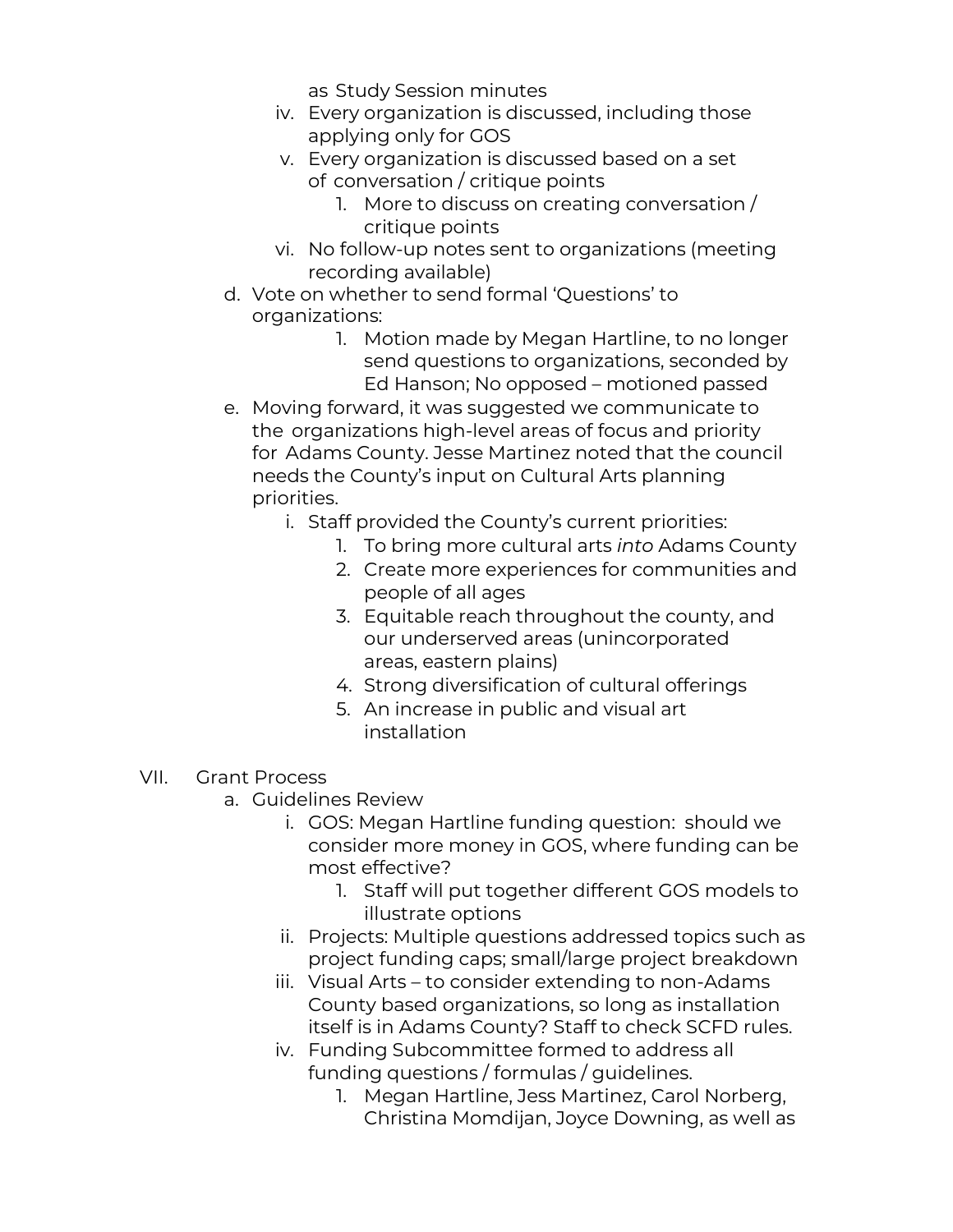county and SCFD staff. Subcommittee to meet and bring change proposal to next Council meeting, October 21.

- b. Scoring Rubric Review
	- i. No changes; Staff to wordsmith and edit
- VIII. By-laws Review
	- a. Changes to By-laws proposed; Staff to bring draft for approval at next meeting
	- IX. 2022 Calendar Review
		- a. Proposed 2022 calendar reviewed, no changes; Staff to send out 2022 calendar to Council
	- X. Officer Election
		- a. Motion made to approve the slate of Joyce Downing for President, Jesse Martinez, Vice-President and Megan Hartline for Secretary by Carol Norberg seconded by Ed Hanson; No opposed, motion passed
	- XI. SCFD Update Dana Manyothane
		- a. Tier IIs presented in July and August meetings were very insightful and encouraging, starting to hire staffing and redoing programing.
		- b. SCFD board meeting will be held on September 23, 2021; Jesse Martinez will present on behalf of Adams County Cultural Council
		- c. June's 2021 sales and use tax was 6.8 million dollars, overall tracking 18.6% increase over 2020
		- d. SCFD Eligibility deadline is September 10, 2021. Twenty-four organizations have expressed interest in becoming eligible for funding
- XII. Adams County Update Zoe Ocampo
	- a. Cultural Arts Updates
		- i. Groundbreaking for Adams County Veterans Memorial
		- ii. Styx Concert September 11, Riverdale Regional Park
		- iii. Welby Days at Rotella Park September 18
		- iv. Identidad Art Exhibit with the Mexican Cultural Arts 9/28-11/12
	- b. Next Meeting
		- i. October 21, 2021
		- ii. October 28, 2021
- XIII. Other Business